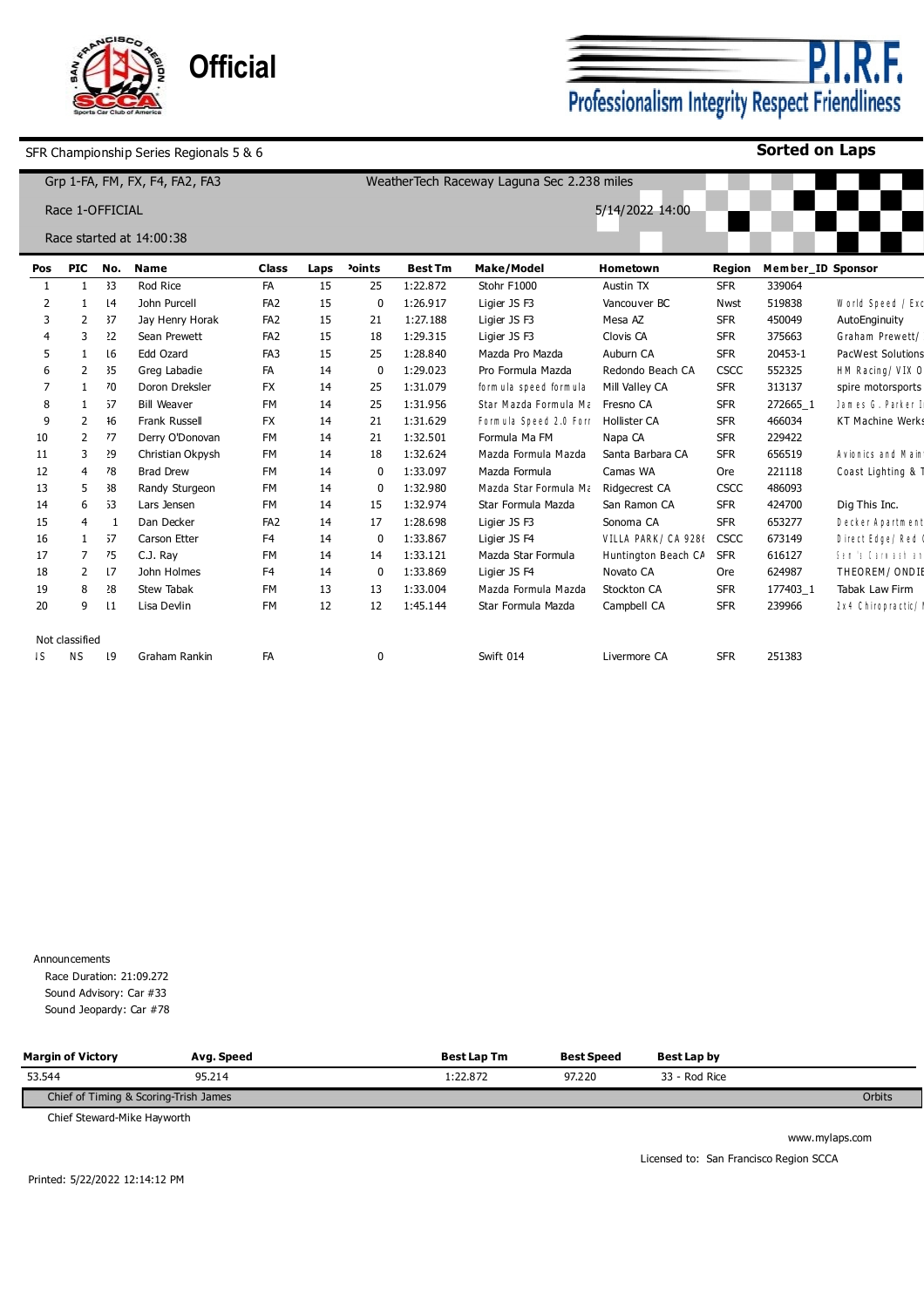

**P.I.R.F.**<br>Professionalism Integrity Respect Friendliness

**Sorted on Laps**

SFR Championship Series Regionals 5 & 6

|            |                 |     | Grp 2-FB, FS, P1, P2, FE, FE2, S2, DSR, ASR, PX, |                |      |                       |                | Weather Tech Raceway Laguna Sec 2.238 miles |                 |            |                   |                   |
|------------|-----------------|-----|--------------------------------------------------|----------------|------|-----------------------|----------------|---------------------------------------------|-----------------|------------|-------------------|-------------------|
|            | Race 1-Official |     |                                                  |                |      |                       |                |                                             | 5/14/2022 16:20 |            |                   |                   |
|            |                 |     | Race (25:00 Time) started at 16:20:28            |                |      |                       |                |                                             |                 |            |                   |                   |
| <b>Pos</b> | <b>PIC</b>      | No. | <b>Name</b>                                      | <b>Class</b>   | Laps | <sup>&gt;</sup> oints | <b>Best Tm</b> | Make/Model                                  | Hometown        | Region     | Member ID Sponsor |                   |
|            |                 | 52  | Joe Viso                                         | P1             | 15   | 25                    | l:23.028       | Elan / Mazda DP02                           | San Jose CA     | <b>SFR</b> | 527352            | Go Dog Go Motor   |
|            |                 | 08  | John Manfrov                                     | P1             | 15   | 21                    | 1:26.637       | Dauntless-Stohr P07d                        | San Jose CA     | <b>SFR</b> | 388822            | Kevin Mitz Motors |
|            |                 | 49  | Chris Vian                                       | P1             | 14   | 18                    | 1:33.390       | Elan DP02                                   | Auburn CA       | <b>SFR</b> | 624382            | Vian Enterprises- |
|            |                 | 55  | Jaime González                                   | P <sub>2</sub> | 14   | 25                    | 1:33.418       | Radical SR 8                                | Santa Cruz CA   | <b>SFR</b> | 674519            | Na                |
|            |                 | 79  | John Howarth                                     | P <sub>2</sub> | 14   | 21                    | 1:34.545       | Carbir Carbir P2                            | Roseville CA    | <b>SFR</b> | 3055055 1         | Stephanie         |
| 6          |                 |     | Eddy Chan                                        | P2             | 13   | 18                    | 1:34.079       | Radical SR3 RS                              | Millbrae CA     | <b>SFR</b> | 670996            |                   |

Announcements Race Duration: 21:11.149

| <b>Margin of Victory</b>              | Avg. Speed | <b>Best Lap Tm</b> | <b>Best Speed</b> | Best Lap by   |        |
|---------------------------------------|------------|--------------------|-------------------|---------------|--------|
| 56.425                                | 95.073     | 1:23.028           | 97.037            | 52 - Joe Viso |        |
| Chief of Timing & Scoring-Trish James |            |                    |                   |               | Orbits |

Chief Steward-Mike Hayworth

www.mylaps.com Licensed to: San Francisco Region SCCA

Printed: 5/22/2022 12:16:22 PM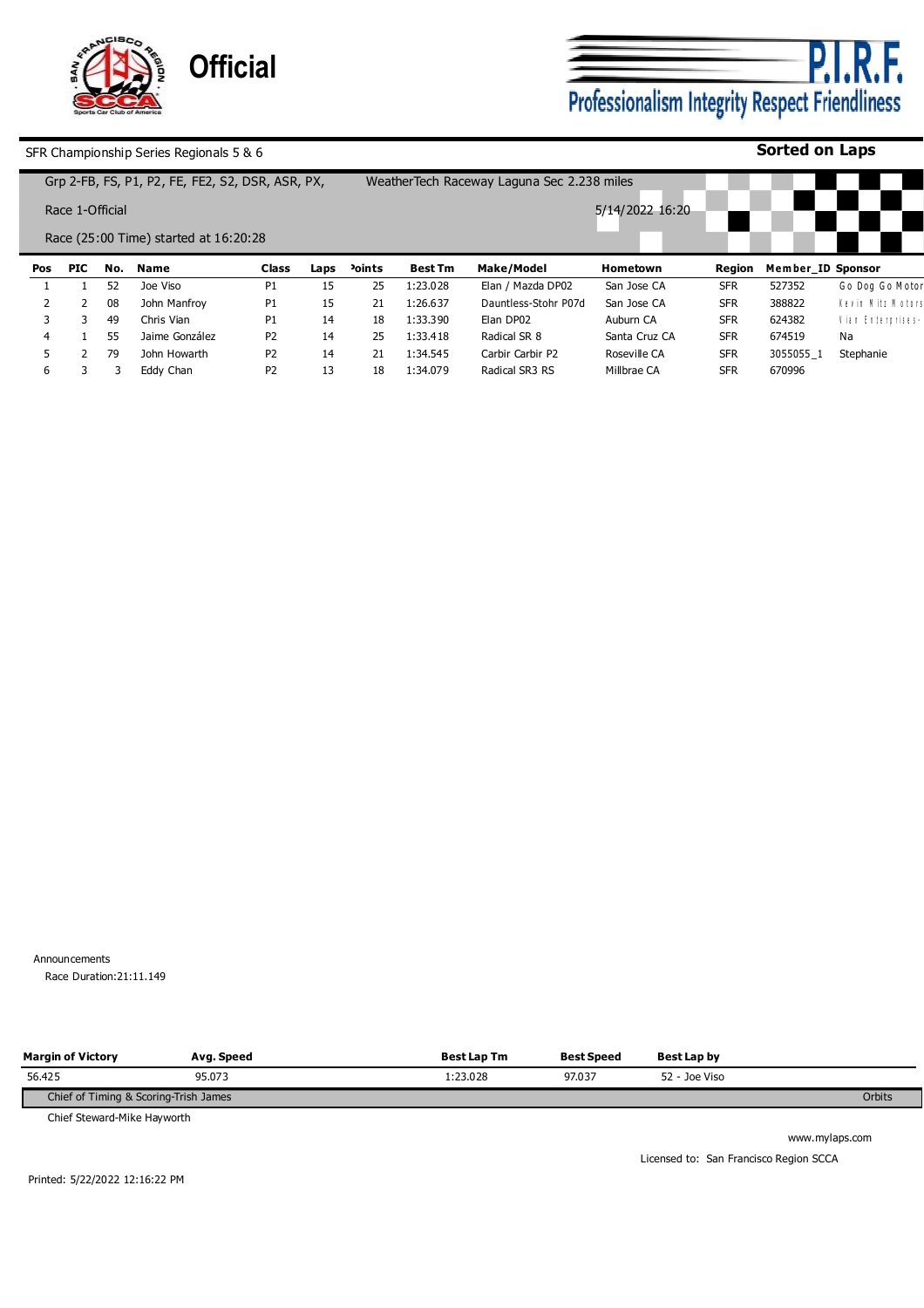

P.I. F. Professionalism Integrity Respect Friendliness

**Sorted on Laps**

|                 |                      |                |                          |                 |      |                    |                | Grp 3-ITE, GT1, 2, 3, PC, GTA, EP, SMX, SS, T1, 2, 3, E4We& SheFFeGFTXRaldEDyaVTA aguna Sec 2.238 miles |                        |            |                   |                         |
|-----------------|----------------------|----------------|--------------------------|-----------------|------|--------------------|----------------|---------------------------------------------------------------------------------------------------------|------------------------|------------|-------------------|-------------------------|
|                 | Race 1-OFFICIAL      |                |                          |                 |      |                    |                |                                                                                                         | 5/14/2022 13:25        |            |                   |                         |
|                 |                      |                | Race started at 13:25:58 |                 |      |                    |                |                                                                                                         |                        |            |                   |                         |
|                 |                      |                |                          |                 |      |                    |                |                                                                                                         |                        |            |                   |                         |
| 0S              | <b>PIC</b>           |                | No. Name                 | <b>Class</b>    | Laps | <sup>2</sup> oints | <b>Best Tm</b> | <b>Make/Model</b>                                                                                       | Hometown               | Region     | Member ID Sponsor |                         |
| 1               | 1                    | 08             | Tristan Littlehale       | T1              | 13   | 25                 | 1:32.963       | BMW M3                                                                                                  | San Jose CA            | <b>SFR</b> | 420532            | TC Design Motors        |
| $\overline{2}$  | $\mathbf{1}$         | 9              | Tony Colicchio           | GT <sub>2</sub> | 13   | 25                 | 1:33.234       | BMW M3                                                                                                  | Campbell Ca            | <b>SFR</b> | 410828            | TC Design Motors        |
| 3               | $\overline{2}$       | 74             | Ian Barberi              | T1              | 13   | 21                 | 1:34.645       | BMW M3                                                                                                  | Pleasanton CA          | <b>SFR</b> | 315698            | TC Design               |
| 4               | $\overline{3}$       | 79             | <b>Clark Nunes</b>       | T1              | 13   | 18                 | 1:35.460       | <b>Chevrolet Camaro</b>                                                                                 | San Jose CA            | <b>SFR</b> | 496417            | Premier Homes/          |
| 5               | $\overline{2}$       | 69             | Galen Bieker             | GT <sub>2</sub> | 13   | 0                  | 1:36.532       | Porsche GT3                                                                                             | <b>Burbank CA</b>      | CSCC       | 306455            |                         |
| 6               | $\overline{1}$       | 50             | Andy Kwitowski           | <b>ITE</b>      | 13   | 25                 | 1:37.930       | BMW M3                                                                                                  | Morgan Hill CA         | <b>SFR</b> | 655371            | AK Development          |
| 7               | $\overline{2}$       | 83             | Jason Beacham            | <b>ITE</b>      | 13   | 21                 | 1:39.022       | BMW M3                                                                                                  | Santa Clara CA         | <b>SFR</b> | 680654            |                         |
| 8               | 3                    | 18             | Gustavo Greco            | <b>ITE</b>      | 13   | 18                 | 1:38.081       | BMW M3                                                                                                  | San Mateo CA           | <b>SFR</b> | 638584            | Greco Racing/IC         |
| 9               | $\overline{4}$       | 44             | Scott Smith              | <b>ITE</b>      | 13   | 17                 | 1:38.663       | BMW M3                                                                                                  | San Mateo CA           | <b>SFR</b> | 301736            |                         |
| 0               | 1                    | $\overline{4}$ | Glen McCready            | EP              | 13   | 25                 | 1:38.680       | Mazda MX-5                                                                                              | Redwood City CA        | <b>SFR</b> | 307039            | <b>TC Design</b>        |
| -1              | $\mathbf{1}$         | 17             | Jeff Francis             | <b>SP</b>       | 13   | 25                 | 1:39.631       | Ferrari 488 Challenge                                                                                   | Fresno CA              | <b>SFR</b> | 212000            | Finishmaster, Tea       |
| $\overline{2}$  | 5                    | 35             | Randall Mackintosh       | ITE             | 13   | 16                 | 1:39.939       | Chevrolet Corvette ZM1 Danville CA                                                                      |                        | <b>SFR</b> | 217450-1          | Main Street Techr       |
| 3               | $\overline{2}$       | 22             | Casey McLoed             | <b>SP</b>       | 13   | 21                 | 1:39.473       | Ford Mustang                                                                                            | Placerville CA         | <b>SFR</b> | 625502            | <b>CORE Realty Grou</b> |
|                 | 6                    | 82             | <b>Bob Murillo</b>       | <b>ITE</b>      | 12   | 15                 | 1:41.427       | Porsche 911 Carrera                                                                                     | Santa Cruz CA          | <b>SFR</b> | 283058            | Rothsport               |
| 5               | $\overline{7}$       | 122            | Svilen Kanev             | ITE             | 12   | 14                 | 1:41.410       | BMW M240i                                                                                               | San Francisco CA       | <b>SFR</b> | 678839            |                         |
| $6\overline{6}$ | $\mathbf{8}$         | $\overline{7}$ | <b>Wilson Powell</b>     | <b>ITE</b>      | 12   | 13                 | 1:40.537       | BMW M3                                                                                                  | Danville CA            | <b>SFR</b> | 338274            |                         |
| 7               | $\mathbf{1}$         | 56             | Jeff Sutton              | AS              | 12   | 25                 | 1:42.081       | Ford Mustang Gt                                                                                         | Foresthill CA          | <b>SFR</b> | 548901            |                         |
| 8               | $\overline{4}$       | 15             | Igor Gandzjuk            | T1              | 12   | 17                 | 1:41.748       | Ford Mustang Boss 302                                                                                   | Prunedale CA           | <b>SFR</b> | 521765            | AV8 Super Cars          |
| q               | $\mathsf{q}$         | 13             | <b>Adrian Mulhall</b>    | <b>ITE</b>      | 12   | 12                 | 1:41.732       | BMW M3                                                                                                  | Novato CA              | <b>SFR</b> |                   | Mulhall Construct       |
| $\mathsf{D}$    | 1                    | 36             | Charles Laster           | <b>MC</b>       | 12   | 25                 | 1:44.771       | <b>Chevrolet Camaro</b>                                                                                 | Gridley CA             | <b>SFR</b> | 546543            | Trish James/Four        |
| $\mathbf{1}$    | $\overline{2}$       | 73             | <b>Bill Pryor</b>        | <b>MC</b>       | 12   | 21                 | 1:45.932       | Chevrolet CAMARO Z28 Phoenix AZ                                                                         |                        | <b>SFR</b> | 639975            | <b>NAXXIS TIRES/N</b>   |
| $\overline{2}$  | $\overline{2}$       | 06             | Anthony Bonino           | AS              | 12   | 21                 | 1:46.697       | Ford Mustang                                                                                            | Novato CA              | <b>SFR</b> | 427325            |                         |
| 3               | $\mathbf{1}$         | 54             | Van Hunter               | T <sub>2</sub>  | 12   | 25                 | 1:45.811       | Chevrolet Camaro SS                                                                                     | Shadow Hills CA        | CSCC       | 521948            |                         |
|                 | $\overline{3}$       | 64             | Robert Roumimper         | GT <sub>2</sub> | 12   | 18                 | 1:47.804       | Datsun 240Z                                                                                             | Scotts Valley CA       | <b>SFR</b> | 97315             | Rusty's Repair/Sa       |
| 5               | 3                    | 27             | Michael Lowe             | <b>MC</b>       | 12   | 18                 | 1:49.710       | <b>Chevrolet Camero</b>                                                                                 | Hayward CA             | <b>SFR</b> | 497261            | Richard Pryor           |
| $6\overline{6}$ | $\mathbf{1}$         | 75             | Cory Newlon              | <b>VTA</b>      | 12   | 25                 | 1:49.591       | Chevrolet z\28                                                                                          | <b>Turlock CA</b>      | <b>SFR</b> | 547428            | Vintage Transkin.       |
| 7               | 10                   | 42             | Justin Sprugasci         | ITE             | 11   | 11                 | 1:38.811       | BMW BMW M3                                                                                              | Morgan Hill CA         | <b>SFR</b> |                   | Scarlett Vision N       |
| 8               | $\mathbf{1}$         | 19             | Kris Foster              | T <sub>3</sub>  | 11   | 25                 | 1:50.412       | Porsche Boxster                                                                                         | San Francisco CA       | <b>SFR</b> | 672633            |                         |
| 9               | 11                   | 68             | Lenny Celiberti          | <b>ITE</b>      | 11   | 10                 | 1:50.102       | Maserati Biturbo                                                                                        | Windsor CA             | <b>SFR</b> | 660738            | Auto Italia             |
| $\mathsf{D}$    | $\overline{4}$       | 48             | Joe Montana              | МC              | 11   | 17                 | 1:50.850       | Pontiac Firebird                                                                                        | <b>Grass Valley CA</b> | <b>SFR</b> | 494434            |                         |
| -1              | $\mathbf{1}$         | 77             | David Witkowski          | GT3             | 11   | 25                 | 1:51.090       | Porsche 911                                                                                             | Cupertino CA           | <b>SFR</b> | 340340            |                         |
| $\overline{2}$  | 5                    | 86             | Robert Luster            | <b>MC</b>       | 11   | 16                 | 1:58.705       | Chevrolet camaro                                                                                        | Carmel CA              | <b>SFR</b> | 324482_1          |                         |
| $\overline{3}$  | 12                   | 158            | martin tagliavini        | <b>ITE</b>      | 8    | 9                  | 1:39.972       | Honda S2000                                                                                             | San Jose CA            | <b>SFR</b> | 681012            | Supertech Perform       |
|                 |                      |                |                          |                 |      |                    |                |                                                                                                         |                        |            |                   |                         |
|                 | Not classified<br>NS | 94             | Lawrence Murdter         | <b>SMX</b>      |      | 0                  |                | Mazda MX-5                                                                                              | Sunnyvale CA           | <b>SFR</b> | 436659            | Haag Performanc         |
|                 | <b>NS</b>            | 58             | <b>Tim Sullivan</b>      | T1              |      | $\mathbf 0$        |                | <b>Chevrolet Corvette</b>                                                                               | Danville CA            | <b>SFR</b> | 478946            | TS Classics & Aut       |
|                 | <b>NS</b>            | 14             | Chad Ryker               | <b>VTA</b>      |      | $\mathbf 0$        |                | Ford Mustang                                                                                            | Elk Grove CA           | <b>SFR</b> | 489877            | AutoXandTrack           |
|                 |                      |                |                          |                 |      |                    |                |                                                                                                         |                        |            |                   |                         |

#### Announcements

Race Duration: 20:35.674

New Track Record (1:32.963)(86.7mph) for T1 by Tristan Littlehale. New Track Record (1:44.771)(76.9mph) for MC by Charles Laster. Sound Advisory: Car #50

| <b>Margin of Victory</b>              | Avg. Speed | <b>Best Lap Tm</b> | <b>Best Speed</b> | <b>Best Lap by</b>             |        |
|---------------------------------------|------------|--------------------|-------------------|--------------------------------|--------|
| 0.252                                 | 84.762     | :32.963            | 86.667            | - Tristan Littlehale<br>$08 -$ |        |
| Chief of Timing & Scoring-Trish James |            |                    |                   |                                | Orbits |

Chief Steward-Mike Hayworth

www.mylaps.com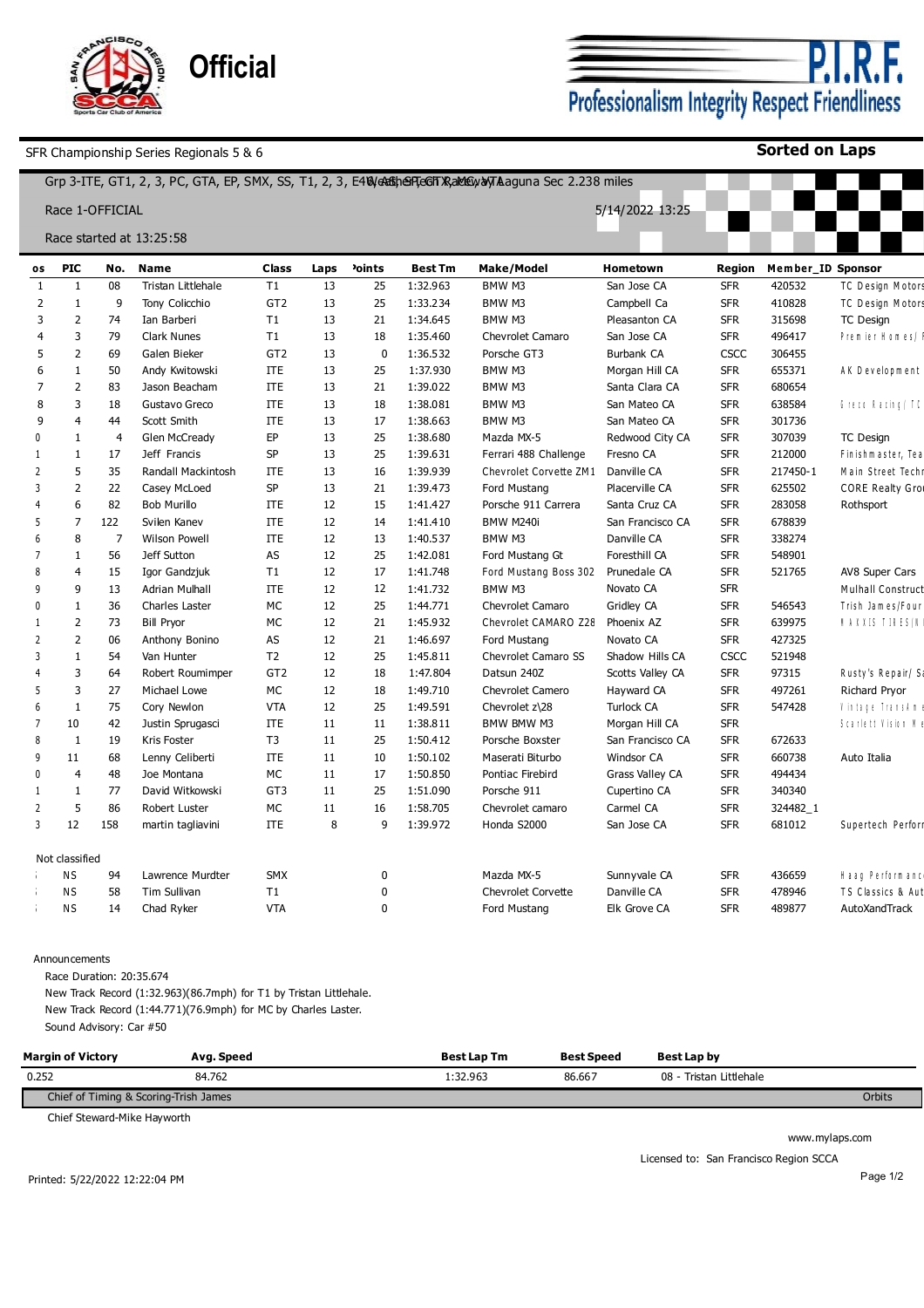| Sports Car Club of An | <b>Official</b> |
|-----------------------|-----------------|
|-----------------------|-----------------|

**P.I.R.F.**<br>Professionalism Integrity Respect Friendliness

**Sorted on Laps**

|                          |                 |                |                          |                 |      |                    |                | Grp 3-ITE, GT1, 2, 3, PC, GTA, EP, SMX, SS, T1, 2, 3, E40/ck 6hefTeGh XakKey byTAaguna Sec 2.238 miles |                        |             |                   |                         |
|--------------------------|-----------------|----------------|--------------------------|-----------------|------|--------------------|----------------|--------------------------------------------------------------------------------------------------------|------------------------|-------------|-------------------|-------------------------|
|                          | Race 1-OFFICIAL |                |                          |                 |      |                    |                |                                                                                                        | 5/14/2022 13:25        |             |                   |                         |
|                          |                 |                | Race started at 13:25:58 |                 |      |                    |                |                                                                                                        |                        |             |                   |                         |
| os                       | <b>PIC</b>      | No.            | <b>Name</b>              | <b>Class</b>    | Laps | <sup>2</sup> oints | <b>Best Tm</b> | <b>Make/Model</b>                                                                                      | Hometown               | Region      | Member_ID Sponsor |                         |
| -1                       | 1               | 08             | Tristan Littlehale       | T1              | 13   | 25                 | 1:32.963       | BMW M3                                                                                                 | San Jose CA            | <b>SFR</b>  | 420532            | TC Design Motors        |
| $\overline{2}$           | $\mathbf{1}$    | 9              | Tony Colicchio           | GT <sub>2</sub> | 13   | 25                 | 1:33.234       | BMW M3                                                                                                 | Campbell Ca            | <b>SFR</b>  | 410828            | TC Design Motors        |
| 3                        | $\overline{2}$  | 74             | Ian Barberi              | T1              | 13   | 21                 | 1:34.645       | BMW M3                                                                                                 | Pleasanton CA          | <b>SFR</b>  | 315698            | <b>TC Design</b>        |
| $\overline{4}$           | $\overline{3}$  | 79             | <b>Clark Nunes</b>       | T1              | 13   | 18                 | 1:35.460       | Chevrolet Camaro                                                                                       | San Jose CA            | <b>SFR</b>  | 496417            | Premier Homes/          |
| 5                        | $\overline{2}$  | 69             | Galen Bieker             | GT <sub>2</sub> | 13   | $\mathbf 0$        | 1:36.532       | Porsche GT3                                                                                            | Burbank CA             | <b>CSCC</b> | 306455            |                         |
| 6                        | $\overline{1}$  | 50             | Andy Kwitowski           | <b>ITE</b>      | 13   | 25                 | 1:37.930       | BMW M3                                                                                                 | Morgan Hill CA         | <b>SFR</b>  | 655371            | AK Development          |
| 7                        | $\overline{2}$  | 83             | Jason Beacham            | ITE             | 13   | 21                 | 1:39.022       | BMW M3                                                                                                 | Santa Clara CA         | <b>SFR</b>  | 680654            |                         |
| 8                        | 3               | 18             | Gustavo Greco            | <b>ITE</b>      | 13   | 18                 | 1:38.081       | BMW M3                                                                                                 | San Mateo CA           | <b>SFR</b>  | 638584            | Greco Racing/TC         |
| 9                        | $\overline{4}$  | 44             | Scott Smith              | <b>ITE</b>      | 13   | 17                 | 1:38.663       | BMW M3                                                                                                 | San Mateo CA           | <b>SFR</b>  | 301736            |                         |
| $\Omega$                 | $\mathbf{1}$    | $\overline{4}$ | Glen McCready            | EP              | 13   | 25                 | 1:38.680       | Mazda MX-5                                                                                             | Redwood City CA        | <b>SFR</b>  | 307039            | <b>TC Design</b>        |
| $\mathbf{1}$             | $\mathbf{1}$    | 17             | Jeff Francis             | SP              | 13   | 25                 | 1:39.631       | Ferrari 488 Challenge                                                                                  | Fresno CA              | <b>SFR</b>  | 212000            | Finishmaster, Tea       |
| $\overline{2}$           | 5               | 35             | Randall Mackintosh       | ITE             | 13   | 16                 | 1:39.939       | Chevrolet Corvette ZM1                                                                                 | Danville CA            | <b>SFR</b>  | 217450-1          | Main Street Techr       |
| 3                        | $\overline{2}$  | 22             | Casey McLoed             | SP              | 13   | 21                 | 1:39.473       | Ford Mustang                                                                                           | Placerville CA         | <b>SFR</b>  | 625502            | <b>CORE Realty Grou</b> |
|                          | 6               | 82             | <b>Bob Murillo</b>       | ITE             | 12   | 15                 | 1:41.427       | Porsche 911 Carrera                                                                                    | Santa Cruz CA          | <b>SFR</b>  | 283058            | Rothsport               |
| 5                        | $\overline{7}$  | 122            | Svilen Kanev             | <b>ITE</b>      | 12   | 14                 | 1:41.410       | BMW M240i                                                                                              | San Francisco CA       | <b>SFR</b>  | 678839            |                         |
| 6                        | 8               | $\overline{7}$ | <b>Wilson Powell</b>     | <b>ITE</b>      | 12   | 13                 | 1:40.537       | BMW M3                                                                                                 | Danville CA            | <b>SFR</b>  | 338274            |                         |
|                          | $\mathbf{1}$    | 56             | Jeff Sutton              | AS              | 12   | 25                 | 1:42.081       | Ford Mustang Gt                                                                                        | Foresthill CA          | <b>SFR</b>  | 548901            |                         |
| 8                        | $\overline{4}$  | 15             | Igor Gandzjuk            | T1              | 12   | 17                 | 1:41.748       | Ford Mustang Boss 302                                                                                  | Prunedale CA           | <b>SFR</b>  | 521765            | AV8 Super Cars          |
| q                        | 9               | 13             | <b>Adrian Mulhall</b>    | <b>ITE</b>      | 12   | $\mathbf 0$        | 1:41.732       | BMW M3                                                                                                 | Novato CA              |             |                   | Mulhall Construct       |
| 0                        | $\mathbf{1}$    | 36             | Charles Laster           | МC              | 12   | 25                 | 1:44.771       | Chevrolet Camaro                                                                                       | Gridley CA             | <b>SFR</b>  | 546543            | Trish James/Four        |
| -1                       | $\overline{2}$  | 73             | <b>Bill Pryor</b>        | МC              | 12   | 21                 | 1:45.932       | Chevrolet CAMARO Z28                                                                                   | Phoenix AZ             | <b>SFR</b>  | 639975            | N A X X IS T IR E S / N |
| $\overline{\phantom{0}}$ | $\overline{2}$  | 06             | Anthony Bonino           | AS              | 12   | 21                 | 1:46.697       | Ford Mustang                                                                                           | Novato CA              | <b>SFR</b>  | 427325            |                         |
| 3                        | $\mathbf{1}$    | 54             | Van Hunter               | T <sub>2</sub>  | 12   | 25                 | 1:45.811       | Chevrolet Camaro SS                                                                                    | Shadow Hills CA        | <b>CSCC</b> | 521948            |                         |
| $\overline{4}$           | 3               | 64             | Robert Roumimper         | GT <sub>2</sub> | 12   | 18                 | 1:47.804       | Datsun 240Z                                                                                            | Scotts Valley CA       | <b>SFR</b>  | 97315             | Rusty's Repair/Sa       |
| -5                       | 3               | 27             | Michael Lowe             | МC              | 12   | 18                 | 1:49.710       | <b>Chevrolet Camero</b>                                                                                | Hayward CA             | <b>SFR</b>  | 497261            | Richard Pryor           |
| $6\overline{6}$          | $\mathbf{1}$    | 75             | Cory Newlon              | <b>VTA</b>      | 12   | 25                 | 1:49.591       | Chevrolet z\28                                                                                         | <b>Turlock CA</b>      | <b>SFR</b>  | 547428            | l'intere Trenskin.      |
| 7                        | 10              | 42             | Justin Sprugasci         | <b>ITE</b>      | 11   | 11                 | 1:38.811       | BMW BMW M3                                                                                             | Morgan Hill CA         | <b>CSCC</b> |                   | Scarlett Vision Na      |
| 8                        | $\mathbf{1}$    | 19             | Kris Foster              | T <sub>3</sub>  | 11   | 25                 | 1:50.412       | Porsche Boxster                                                                                        | San Francisco CA       | <b>SFR</b>  | 672633            |                         |
| 9                        | 11              | 68             | Lenny Celiberti          | <b>ITE</b>      | 11   | 10                 | 1:50.102       | Maserati Biturbo                                                                                       | Windsor CA             | <b>SFR</b>  | 660738            | Auto Italia             |
| <sup>0</sup>             | $\overline{4}$  | 48             | Joe Montana              | МC              | 11   | 17                 | 1:50.850       | Pontiac Firebird                                                                                       | <b>Grass Valley CA</b> | <b>SFR</b>  | 494434            |                         |
| $\mathbf{1}$             | $\mathbf{1}$    | 77             | David Witkowski          | GT3             | 11   | 25                 | 1:51.090       | Porsche 911                                                                                            | Cupertino CA           | <b>SFR</b>  | 340340            |                         |
| 2                        | 5               | 86             | Robert Luster            | МC              | 11   | 16                 | 1:58.705       | Chevrolet camaro                                                                                       | Carmel CA              | <b>SFR</b>  | 324482_1          |                         |
| $\overline{3}$           | 12              | 158            | martin tagliavini        | <b>ITE</b>      | 8    | 9                  | 1:39.972       | Honda S2000                                                                                            | San Jose CA            | <b>SFR</b>  | 681012            | Supertech Perform       |
|                          |                 |                |                          |                 |      |                    |                |                                                                                                        |                        |             |                   |                         |
|                          | Not classified  |                |                          |                 |      |                    |                |                                                                                                        |                        |             |                   |                         |
|                          | ΝS              | 94             | Lawrence Murdter         | <b>SMX</b>      |      | $\mathbf{0}$       |                | Mazda MX-5                                                                                             | Sunnyvale CA           | <b>SFR</b>  | 436659            | Haag Performanc         |
|                          | <b>NS</b>       | 58             | <b>Tim Sullivan</b>      | T1              |      | $\mathbf{0}$       |                | <b>Chevrolet Corvette</b>                                                                              | Danville CA            | <b>SFR</b>  | 478946            | TS Classics & Aut       |
|                          | <b>NS</b>       | 14             | Chad Ryker               | <b>VTA</b>      |      | $\mathbf{0}$       |                | Ford Mustang                                                                                           | Elk Grove CA           | <b>SFR</b>  | 489877            | AutoXandTrack           |
|                          |                 |                |                          |                 |      |                    |                |                                                                                                        |                        |             |                   |                         |

Sound Jeopardy: Car #77, Car #4

| <b>Margin of Victory</b>              | Avg. Speed | <b>Best Lap Tm</b> | <b>Best Speed</b> | Best Lap by             |        |
|---------------------------------------|------------|--------------------|-------------------|-------------------------|--------|
| 0.252                                 | 84.762     | 1:32.963           | 86.667            | 08 - Tristan Littlehale |        |
| Chief of Timing & Scoring-Trish James |            |                    |                   |                         | Orbits |

Chief Steward-Mike Hayworth

www.mylaps.com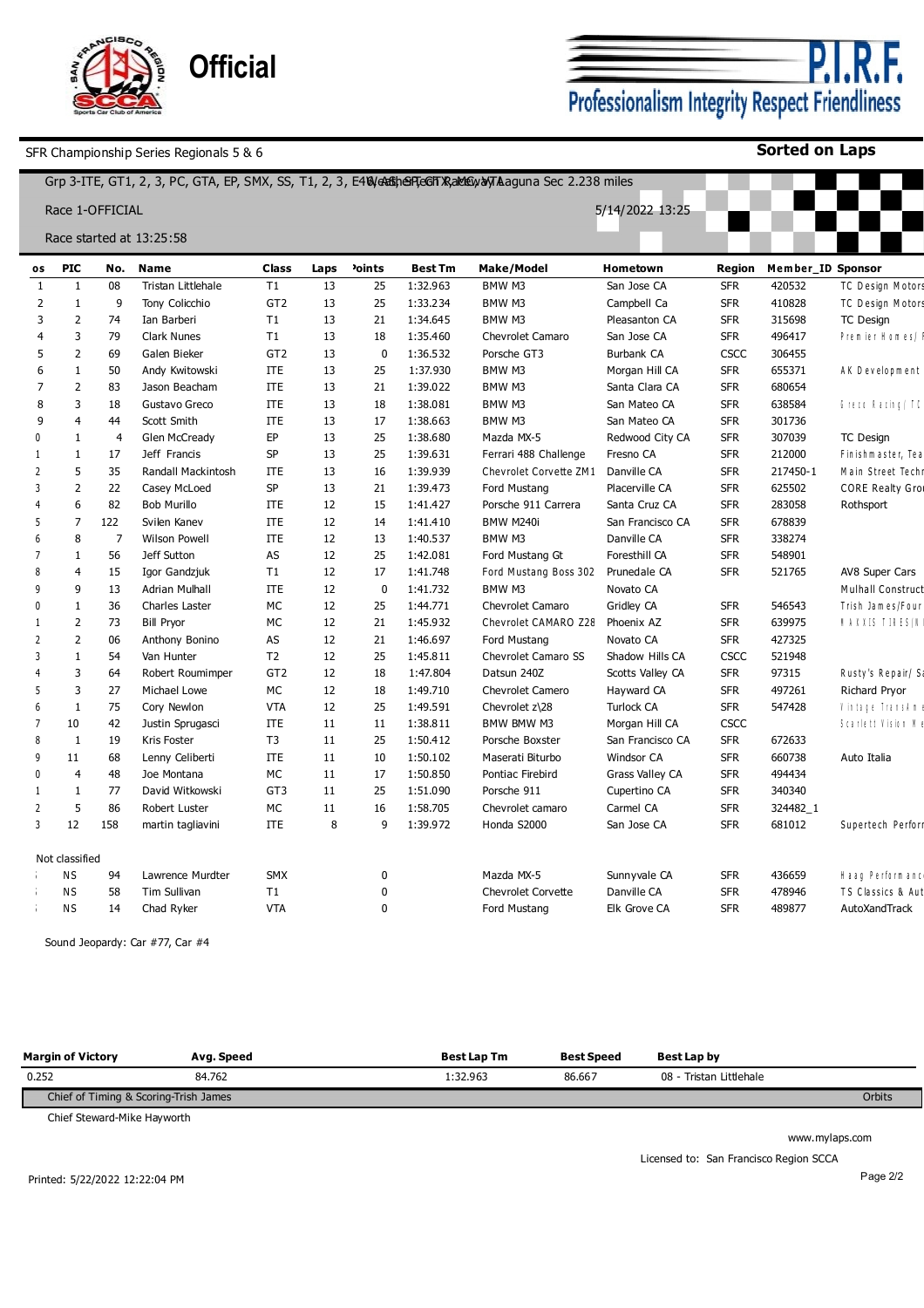

<u>P.I.R.F.</u> Professionalism Integrity Respect Friendliness

**Sorted on Laps**

|                          |                 |                | Grp 4-FF, CF, FV, FST, F5, FC, FFT, THR |            |      | WeatherTech Raceway Laguna Sec 2.238 miles |                |                       |                    |             |                   |                    |  |
|--------------------------|-----------------|----------------|-----------------------------------------|------------|------|--------------------------------------------|----------------|-----------------------|--------------------|-------------|-------------------|--------------------|--|
|                          | Race 1-OFFICIAL |                |                                         |            |      |                                            |                |                       | 5/14/2022 15:10    |             |                   |                    |  |
|                          |                 |                | Race started at 15:10:46                |            |      |                                            |                |                       |                    |             |                   |                    |  |
| os                       | <b>PIC</b>      | No.            | <b>Name</b>                             | Class      | Laps | <sup>2</sup> oints                         | <b>Best Tm</b> | <b>Make/Model</b>     | Hometown           | Region      | Member_ID Sponsor |                    |  |
| -1                       | -1              | 75             | Rick Payne                              | FC         | 14   | 0                                          | 1:28.831       | Van Diemen RF99       | Mission BC         | Nwst        | 387076            | Payton Pools       |  |
| $\mathcal{P}$            | $\overline{2}$  | 87             | <b>Troy Shooter</b>                     | FC         | 14   | 0                                          | 1:29.457       | Van Diemen Rf99       | Mission Viejo CA   | <b>CSCC</b> | 622367            |                    |  |
| 3                        | 3               | $\overline{2}$ | James Hakewill                          | <b>FC</b>  | 14   | 18                                         | 1:29.609       | Van Diemen RF03       | Los Gatos CA       | <b>SFR</b>  | 292799            |                    |  |
|                          | 4               | 7              | Daniel Swanbeck                         | FC         | 14   | 17                                         | 1:29.712       | Van Diemen RF01       | San Jose CA        | <b>SFR</b>  | 475264            | DSN / The Last Cd  |  |
| 5                        | 5               | 21             | Peter West                              | FC         | 14   | 0                                          | 1:32.120       | Van Diemen RF05       | Malibu CA          | <b>CSCC</b> | 166282            | Racing Optics/Alp  |  |
| 6                        | 6               | 68             | Paul Rodler                             | FC         | 14   | 15                                         | 1:33.979       | Van Diemen RF 00      | San Rafael CA      | <b>SFR</b>  | 229162            | Porter Racing      |  |
| 7                        | 7               | 81             | Henry Kenneth Rozebor                   | <b>FC</b>  | 14   | 14                                         | 1:34.459       | Van Diemen DP08       | Crockett CA        | <b>SFR</b>  | 22056             | Porter Racing      |  |
| 8                        | -1              | 19             | Kinnon Marshall                         | <b>FFT</b> | 14   | $\mathbf 0$                                | 1:34.451       | Swift DB1             | Laguna Beach CA    | CSCC        | 547188            | Fast Orange Hand   |  |
| 9                        | -1              | 11             | Denny Renfrow                           | FF.        | 14   | 25                                         | 1:34.953       | Swift DB6             | Kelseyville CA     | <b>SFR</b>  | 203432_1          | Chuckwagon Rac     |  |
| 0                        | $\overline{2}$  | 54             | Charles Horn                            | FF.        | 13   | 21                                         | 1:35.221       | Swift/Honda DB6       | Los Gatos CA       | <b>SFR</b>  | 229541            | Porter Racing/Hy   |  |
|                          | 8               | 57             | Nicholas Coe                            | FC         | 13   | 0                                          | 1:34.528       | Van Diemen RF02       | Sylmar CA          | CSCC        | 492483            | Molonay Ketchup    |  |
| $\mathcal{L}$            | $\overline{2}$  | 27             | <b>Stewart Paterson</b>                 | <b>FFT</b> | 13   | 0                                          | 1:34.988       | Swift DB6             | Fallbrook CA       | <b>CSCC</b> | 311666 0          |                    |  |
| 3                        | 9               | 46             | John Fabijanic                          | FC         | 13   | 0                                          | 1:36.480       | Piper DF5             | San Luis Obispo CA | CSCC        | 459116            | Fast Forward Com   |  |
|                          | 3               | 17             | Doug Learned Jr.                        | FF         | 13   | 18                                         | 1:36.575       | Piper DL7 FF          | Marina CA          | <b>SFR</b>  | 392361            | Fast Forward Com   |  |
| -5                       | 10              | 80             | Jeffrey Pietz                           | FC         | 13   | 6                                          | 1:34.696       | Van Dieman DP 08      | Fresno CA          | <b>SFR</b>  | 378566            | Cleveland Infant   |  |
|                          | 3               | 28             | Andy Paterson                           | <b>FFT</b> | 13   | $\mathbf{0}$                               | 1:36.677       | Swift                 | Fallbrook CA       | <b>CSCC</b> | 351062            | Picks Racing Engi  |  |
|                          | $\overline{4}$  | -1             | Mikhail Kaluqin                         | FF         | 13   | 17                                         | 1:37.544       | Swift DB6             | Mountain View CA   | <b>SFR</b>  | 524855            | Porter Racing      |  |
|                          | 5               | 50             | David Jalen                             | <b>FF</b>  | 13   | 16                                         | 1:37.977       | Mygale SJ-09          | Alameda CA         | <b>SFR</b>  | 58335             | OverBudgetRacin    |  |
| q                        | 11              | 59             | William Jordanov                        | FC         | 13   | 2                                          | 1:37.593       | Van Diemen F2000      | Heritage Pointe AB | <b>SFR</b>  | 483023            |                    |  |
| $\Omega$                 | 6               | 12             | Michael Bernstein                       | <b>FF</b>  | 13   | 15                                         | 1:38.101       | Piper DF5             | San Ramon CA       | <b>SFR</b>  | 100211            | Karen Bernstein    |  |
|                          | 7               | 10             | Dalmo de Vasconcelos                    | <b>FF</b>  | 13   | 14                                         | 1:39.236       | Van Diemen Formula Fo | Rio de Janeiro RJ  | <b>SFR</b>  | 512869            |                    |  |
| $\overline{\phantom{0}}$ | -1              | $\mathbf 0$    | Brent J. Milner                         | <b>FV</b>  | 11   | 25                                         | 1:51.514       | M4 Mysterian          | Salinas CA         | <b>SFR</b>  | 191431            | none               |  |
| $\overline{3}$           | $\mathbf{1}$    | 94             | Michael Malone                          | <b>CF</b>  | 11   | 0                                          | 1:52.579       | Van Diemen RF79 Club  | Oakland CA         | <b>SFR</b>  | 377009            | Margo Malone/Ov    |  |
|                          | $\overline{2}$  | 32             | Chris Poncin                            | <b>FV</b>  | 11   | 21                                         | 1:56.729       | Volkswagen Campbell J | Penryn CA          | <b>SFR</b>  | 543366            | <b>CSI</b>         |  |
| 5                        | 12              | 18             | Tom Hope                                | FC         | 9    | 0                                          | 1:29.735       | <b>RFR FC</b>         | Downey CA          | CSCC        | 433767            | <b>HMRacing</b>    |  |
|                          | <b>NF</b>       | 03             | Mark Peller                             | FC         | 3    | $\mathbf{0}$                               | 1:31.008       | Van Diemen RF01       | Lone Tree CO       | CSCC        | 177348            |                    |  |
|                          | <b>NF</b>       | 5              | Eric Little                             | <b>FFT</b> |      | $\mathbf{0}$                               |                | Swift DB-1            | Placentia CA       | CSCC        | 511202            | Pick's Racing Engl |  |
|                          | Not classified  |                |                                         |            |      |                                            |                |                       |                    |             |                   |                    |  |
|                          | ΝS              | 88             | Lyn Greenhill                           | FC         |      | 0                                          |                | Van Diemen RF02       | Rocklin CA         | <b>SFR</b>  | 454636            | DynaTech Engine    |  |

Announcements

Race Duration:21:04.841

New Track Record (1:34.451)(85.3mph) for FFT by Kinnon Marshall. Sound Advisory: Car #17, Car #82

| <b>Margin of Victory</b>              | Ava. Speed | <b>Best Lap Tm</b> | <b>Best Speed</b> | Best Lap by     |        |
|---------------------------------------|------------|--------------------|-------------------|-----------------|--------|
| 8.800                                 | 89.211     | :28.831            | 90.698            | 75 - Rick Payne |        |
| Chief of Timing & Scoring-Trish James |            |                    |                   |                 | Orbits |

Chief Steward-Mike Hayworth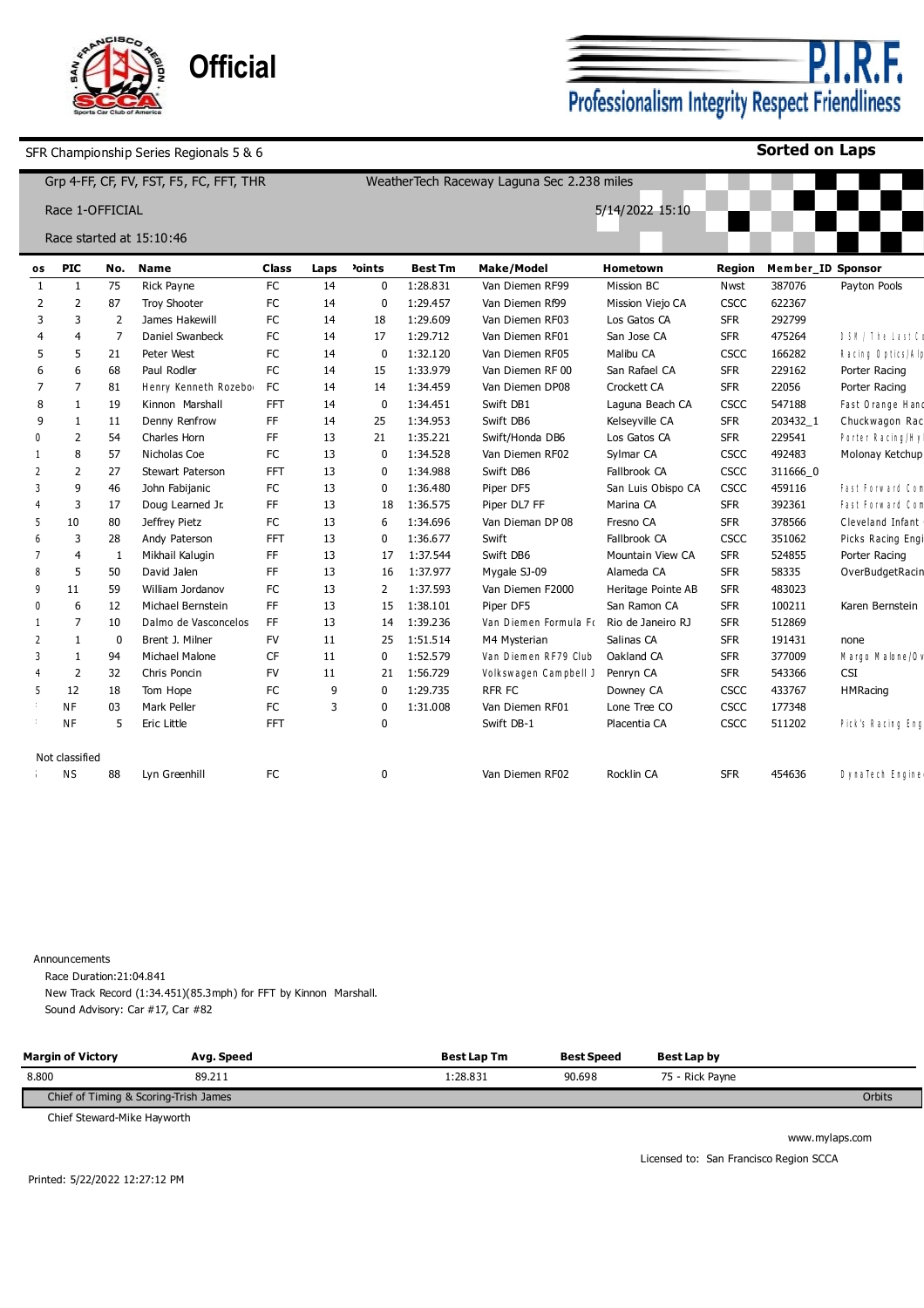

P.I. F. Professionalism Integrity Respect Friendliness

**Sorted on Laps**

|                          |                 |     | Grp 5-ITS, A, B, C, X, R, FP, HP, GTL, STL, U |              |      | WeatherTech Raceway Laguna Sec 2.238 miles |                |                             |                    |               |        |                       |  |  |
|--------------------------|-----------------|-----|-----------------------------------------------|--------------|------|--------------------------------------------|----------------|-----------------------------|--------------------|---------------|--------|-----------------------|--|--|
|                          | Race 1-OFFICIAL |     |                                               |              |      |                                            |                |                             | 5/14/2022 15:45    |               |        |                       |  |  |
|                          |                 |     | Race started at 15:44:52                      |              |      |                                            |                |                             |                    |               |        |                       |  |  |
| os                       | <b>PIC</b>      | No. | <b>Name</b>                                   | <b>Class</b> | Laps | <sup>2</sup> oints                         | <b>Best Tm</b> | <b>Make/Model</b>           | Hometown           | <b>Region</b> |        | Member_ID Sponsor     |  |  |
| $\mathbf{1}$             | -1              | 56  | Jeff Sutton                                   | <b>SMG</b>   | 12   | 25                                         | 1:42.476       | Ford Mustang Gt             | Foresthill CA      | <b>SFR</b>    | 548901 |                       |  |  |
| 2                        | $\overline{2}$  | 06  | Anthony Bonino                                | <b>SMG</b>   | 12   | 21                                         | 1:46.563       | Ford Mustang                | Novato CA          | <b>SFR</b>    | 427325 |                       |  |  |
| 3                        | 1               | 40  | Scott Smith                                   | ITA          | 12   | 25                                         | 1:48.122       | Mazda Spec Miata            | San Jose CA        | <b>SFR</b>    | 437643 | G-loc Brakes/Ava      |  |  |
|                          | $\overline{2}$  | 04  | Christopher LaBouff                           | <b>ITA</b>   | 12   | 21                                         | 1:47.695       | Mazda Miata                 | Los Gatos CA       | <b>SFR</b>    | 428325 | RA Motorsports        |  |  |
|                          | 3               | 49  | Rob Fuller                                    | <b>ITA</b>   | 12   | 18                                         | 1:48.099       | Mazda Miata                 | San Jose CA        | <b>SFR</b>    | 496932 | $1$ Car Garage   La   |  |  |
| 6                        | -1              | 154 | David Covin                                   | <b>ITX</b>   | 12   | 25                                         | 1:49.043       | Mazda NB Miata              | Piedmont CA        | <b>SFR</b>    | 649280 |                       |  |  |
|                          | $\overline{2}$  | 77  | Derek Stewart                                 | <b>ITX</b>   | 12   | 21                                         | 1:49.058       | Mazda Miata                 | Colfax CA          | <b>SFR</b>    | 496733 | Brake late racing     |  |  |
| 8                        | 4               | 24  | Jayceton laped                                | ITA          | 12   | 17                                         | 1:48.731       | Mazda Miata                 | Daly City CA       | <b>SFR</b>    | 355498 |                       |  |  |
| 9                        | 3               | 27  | Jared Korth                                   | <b>ITX</b>   | 12   | 18                                         | 1:49.070       | Mazda Miata                 | Clovis CA          | <b>SFR</b>    | 675789 |                       |  |  |
| n                        | 5               | 26  | Scott Story                                   | <b>ITA</b>   | 12   | 16                                         | 1:49.005       | Mazda Miata                 | El Dorado Hills CA | <b>SFR</b>    | 624903 | Story Design and      |  |  |
|                          | 6               | 99  | Frank Zucchi                                  | <b>ITA</b>   | 12   | 15                                         | 1:50.131       | Mazda Miata                 | Oakdale CA         | <b>SFR</b>    | 335337 | FZ Vapor Honing       |  |  |
| $\overline{2}$           | 7               | 121 | Chris Lee                                     | <b>ITA</b>   | 12   | 14                                         | 1:49.344       | Mazda miata                 | Pleasanton CA      | <b>SFR</b>    | 533831 |                       |  |  |
| 3                        | 4               | 142 | John Paul Jose                                | <b>ITX</b>   | 12   | 17                                         | 1:50.775       | Mazda Miata                 | Soquel CA          | <b>SFR</b>    | 644692 | Lesher Motorspor      |  |  |
|                          | 5               | 155 | Matthew Wyatt                                 | <b>ITX</b>   | 12   | 16                                         | 1:50.298       | Mazda Miata                 | San Francisco CA   | <b>SFR</b>    | 647230 | Yang Chen Comm        |  |  |
| 5                        | 8               | 144 | Phillip Holifield                             | <b>ITA</b>   | 12   | 13                                         | 1:50.411       | Mazda Miata                 | Manteca CA         | <b>SFR</b>    | 376090 | Haaq Performanci      |  |  |
| 6                        | 9               | 32  | <b>Fabrice Gallez</b>                         | <b>ITA</b>   | 11   | 12                                         | 1:51.673       | Mazda Spec Miata            | Campbell CA        | <b>SFR</b>    | 624531 |                       |  |  |
|                          | 6               | 81  | Terrance Underwood Jr                         | ITX          | 11   | 15                                         | 1:52.122       | Mazda Miata                 | Wildomar CA        | <b>SFR</b>    | 673864 |                       |  |  |
| 8                        | 10              | 02  | Suzanne Cobos                                 | <b>ITA</b>   | 11   | 11                                         | 1:52.993       | Mazda Miata NB (spec)       | REDWOOD CITY CA    | <b>SFR</b>    | 616979 | Slant I Motorspor     |  |  |
| 9                        | 11              | 42  | Daniel Deluna                                 | <b>ITA</b>   | 11   | 10                                         | 1:52.904       | Mazda Miata                 | San Mateo CA       | <b>SFR</b>    | 511594 |                       |  |  |
| $\Omega$                 | 7               | 44  | Joshua Schachter                              | <b>ITX</b>   | 11   | 14                                         | 1:54.403       | Mazda Miata                 | Los Altos CA       | <b>SFR</b>    | 480106 | Lesher Motorspor      |  |  |
|                          | 12              | 68  | John Stuart                                   | <b>ITA</b>   | 11   | 9                                          | 1:54.165       | Mazda Miata                 | San Carlos CA      | <b>SFR</b>    | 650334 | All Reasons Movi      |  |  |
| $\overline{\phantom{0}}$ | 8               | 76  | Nuno Goncalves Pedro                          | <b>ITX</b>   | 11   | 13                                         | 1:55.210       | Mazda Spec Miata            | Half Moon Bay CA   | <b>SFR</b>    | 478234 | Larry Oka Racing      |  |  |
| 3                        |                 | -1  | John Faull                                    | <b>HP</b>    | 11   | 25                                         | 1:56.836       | <b>Austin Healey Sprite</b> | San Jose CA        | <b>SFR</b>    | 4995   | Goodyear              |  |  |
|                          | -1              | 161 | Charles Dehoney                               | E30          | 11   | 25                                         | 1:57.273       | <b>BMW 325i</b>             | Dixon CA           | <b>SFR</b>    | 673795 | McGee Motorspor       |  |  |
| 5                        | 13              | 168 | Peter Phung                                   | <b>ITA</b>   | 11   | 8                                          | 1:50.313       | Mazda Miata                 | Daly City CA       | <b>SFR</b>    | 545337 | PHUNG Incorpora       |  |  |
| 6                        | 14              | 114 | David Humphreys                               | <b>ITA</b>   | 10   | $\mathbf{0}$                               | 1:52.620       | Mazda Miatta                | <b>Buellton CA</b> | CSCC          | 647252 | A + R a cin g + H u m |  |  |
|                          |                 |     |                                               |              |      |                                            |                |                             |                    |               |        |                       |  |  |
|                          | Not classified  |     |                                               |              |      |                                            |                |                             |                    |               |        |                       |  |  |
|                          | ΝS              | 7   | <b>Wilson Powell</b>                          | STU          |      | $\Omega$                                   |                | BMW M3                      | Danville CA        | <b>SFR</b>    | 338274 |                       |  |  |

Announcements Race Duration:20:49.363 Sound Advisory: Car #26 Sound Jeopardy: Car #121 Car #11-CSA-Deleted from Race due to Registration issues

| <b>Margin of Victory</b>              | Avg. Speed | Best Lap Tm | <b>Best Speed</b> | Best Lap by      |  |  |  |  |
|---------------------------------------|------------|-------------|-------------------|------------------|--|--|--|--|
| 42.659                                | 77.385     | 1:42.476    | 78.621            | 56 - Jeff Sutton |  |  |  |  |
| Chief of Timing & Scoring-Trish James |            |             |                   |                  |  |  |  |  |

Chief Steward-Mike Hayworth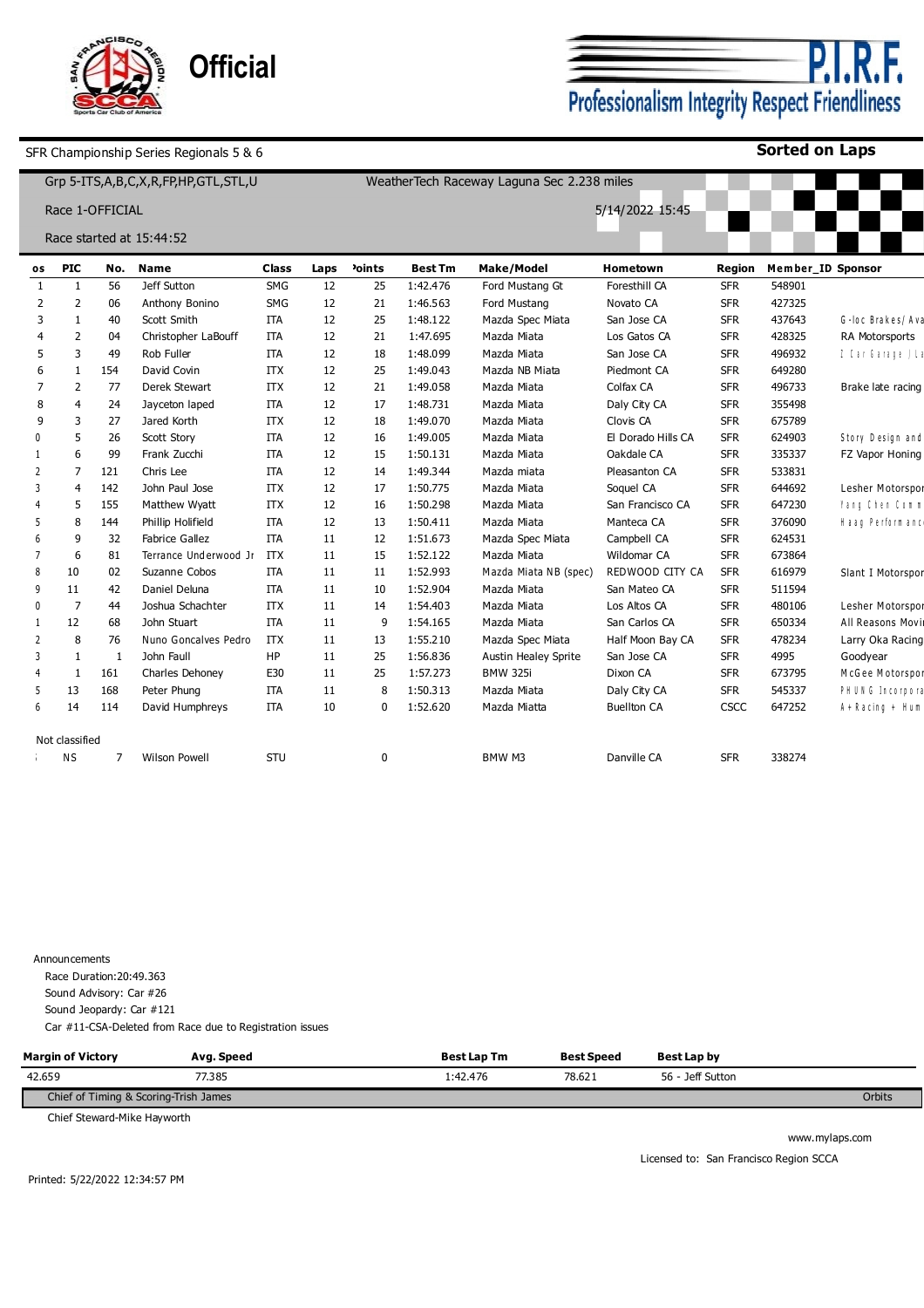

**P.I.R.F.**<br>Professionalism Integrity Respect Friendliness

**Sorted on Laps**

|              | Grp 6-SRF, SRF3 |                |                                       |              | WeatherTech Raceway Laguna Sec 2.238 miles |                    |                |                                      |                  |            |        |                          |
|--------------|-----------------|----------------|---------------------------------------|--------------|--------------------------------------------|--------------------|----------------|--------------------------------------|------------------|------------|--------|--------------------------|
|              | Race 1-OFFICIAL |                |                                       |              |                                            | 5/14/2022 12:50    |                |                                      |                  |            |        |                          |
|              |                 |                | Race (20:00 Time) started at 12:50:49 |              |                                            |                    |                |                                      |                  |            |        |                          |
| os           | <b>PIC</b>      | No.            | <b>Name</b>                           | <b>Class</b> | Laps                                       | <sup>2</sup> oints | <b>Best Tm</b> | Make/Model                           | <b>Hometown</b>  | Region     |        | Member_ID Sponsor        |
| -1           | -1              | 14             | Greg Hoff                             | SRF3         | 11                                         | 25                 | 1:39.494       | <b>SCCA Enterprises SRF3</b>         | Oakland CA       | <b>SFR</b> | 437964 | John Cerini / Corr       |
| 2            | $\overline{2}$  | 35             | Robert Sachs                          | SRF3         | 11                                         | 21                 | 1:39.767       | 2018 SCCA Enterprises                | Napa CA          | <b>SFR</b> | 378223 | Robert R. Sachs F        |
| 3            | 3               | 57             | <b>Bill Booth</b>                     | SRF3         | 11                                         | 18                 | 1:39.892       | <b>SCCA Enterprises SRF3</b>         | Cupertino CA     | <b>SFR</b> | 336219 | Bulldog Motorspo         |
|              | 4               | 8              | Michael Woolley                       | SRF3         | 11                                         | 17                 | 1:40.139       | SCCA Enterprises Spec                | Newcastle CA     | <b>SFR</b> | 497355 | Woolley Brothers         |
| 5            | 5               | $\overline{2}$ | Lee Douglas                           | SRF3         | 11                                         | $\Omega$           | 1:39.260       | SRF Gen3                             | Portland OR      | Ore        | 370148 | LADCO Pipe & Pil         |
| 6            | 6               | 64             | Haydn Fischer                         | SRF3         | 11                                         | 15                 | 1:40.119       | <b>SCCA Enterprises SRF3</b>         | Mill Valley CA   | <b>SFR</b> | 671493 | Cerini Motorsport        |
| 7            | $\overline{7}$  | 82             | James Chartres                        | SRF3         | 11                                         | 14                 | 1:41.307       | SCCA Enterprises Spec                | Goleta CA        | <b>SFR</b> | 464441 | <b>Tarral iting inte</b> |
| 8            | 8               | 13             | Tao Takaoka                           | SRF3         | 11                                         | 13                 | 1:41.135       | <b>SCCA Enterprises</b>              | Richmond CA      | <b>SFR</b> | 437817 |                          |
| q            | 9               | 67             | Sean O'Boyle                          | SRF3         | 11                                         | 12                 | 1:41.018       | SCCA Enterprises Spec                | San Francisco CA | <b>SFR</b> | 276755 |                          |
| $\mathbf{0}$ | 10              | 83             | Paul Luca                             | SRF3         | 11                                         | 11                 | 1:42.115       | <b>SCCA Enterprises Spec</b>         | Sonoma CA        | <b>SFR</b> | 193814 |                          |
|              | 11              | 71             | Jerry Aplass                          | SRF3         | 11                                         | 10                 | 1:41.217       | <b>SRF</b>                           | Newcastle CA     | <b>SFR</b> | 404463 | Burrell Consulting       |
|              | 12              | 6              | Craig Reeder                          | SRF3         | 11                                         | $\mathbf{0}$       | 1:42.430       | <b>SCCA Enterprises Gen:</b>         | Scottsdale AZ    | AZ         | 190819 |                          |
| 3            | 13              | 76             | Eric Hand                             | SRF3         | 11                                         | 8                  | 1:42.761       | Ford Spec Racer Ford                 | San Jose CA      | <b>SFR</b> | 545935 |                          |
|              | 14              | 18             | John Sollner                          | SRF3         | 11                                         | $\overline{7}$     | 1:42.588       | SCCA Enterprises spec                | Sonoma CA        | <b>SFR</b> | 648504 | Sollner and Sons         |
| 5            | $\mathbf{1}$    | 33             | Erich Woolley                         | <b>SRF</b>   | 11                                         | 25                 | 1:45.508       | SCCA Enterprises Spec                | Newcastle CA     | <b>SFR</b> | 547685 | Woolley Brothers         |
|              | $\overline{2}$  | 80             | Dylan Arthaud                         | <b>SRF</b>   | 11                                         | 21                 | 1:45.641       | SCCA Enterprises Spec                | Pacific Grove CA | <b>SFR</b> | 667627 |                          |
| 7            | 15              | 05             | <b>Todd Johnson</b>                   | SRF3         | 11                                         | 0                  | 1:43.721       | <b>SCCA Enterprises Gen2</b>         | Los Angeles CA   | <b>WDC</b> | 670315 |                          |
| 8            | 16              | 86             | Jesse Babbitz                         | SRF3         | 11                                         | 5                  | 1:45.739       | SRF3 Spec Racer Gen 3 Sacramento CA  |                  | <b>SFR</b> | 488354 | John Cerini Motor        |
| 9            | 17              | 37             | Dean Crowe                            | SRF3         | 11                                         | 4                  | 1:44.857       | SCCA Enterprises SRF ( Los Gatos CA  |                  | <b>SFR</b> | 639565 | Accelracetek             |
| $\mathsf{D}$ | 3               | 5              | <b>Bruce Richardson</b>               | <b>SRF</b>   | 11                                         | 18                 | 1:45.435       | <b>SCCA Enterprises Gen2</b>         | Los Gatos CA     | <b>SFR</b> | 340127 |                          |
|              | 18              | 55             | Tom Fischer                           | SRF3         | 11                                         | 3                  | 1:45.652       | SCCA Enterprises SRF3 Mill Valley CA |                  | <b>SFR</b> | 671494 |                          |
| 2            | $\overline{4}$  | 03             | Bert Aramburu                         | <b>SRF</b>   | 11                                         | 17                 | 1:47.887       | Ford SRF Gen 2                       | Santa Cruz CA    | <b>SFR</b> | 512289 | AccelRaceTek             |
| 3            | 19              | 39             | Kevin OConnor                         | SRF3         | 10                                         | $\overline{2}$     | 1:46.167       | Ford SRF Gen3                        | San Francisco CA | <b>SFR</b> | 526779 | Cerini Motorsport        |
|              | 20              | 50             | Steven Angus                          | SRF3         | 10                                         | $\mathbf{1}$       | 1:47.612       | SCCA Enterprises SpecR San Jose CA   |                  | <b>SFR</b> | 647459 |                          |
| 5            | 5               | 42             | Ed Coyne                              | <b>SRF</b>   | 10                                         | 16                 | 1:48.946       | SCCA Enterprises SRF (San Bruno CA   |                  | <b>SFR</b> | 618101 |                          |
|              |                 |                |                                       |              |                                            |                    |                |                                      |                  |            |        |                          |
|              | Not classified  |                |                                       |              |                                            |                    |                |                                      |                  |            |        |                          |
|              | ΝS              | 84             | James Schubert                        | SRF3         |                                            | 0                  |                | SRF3                                 |                  |            |        |                          |
|              | <b>NS</b>       | 41             | Ken Woolley                           | SRF3         |                                            |                    |                | SCCA SRF Spec Racer F Newcastle CA   |                  | <b>SFR</b> | 150687 | Woolley Brothers         |
|              | ΝS              | 3              | Jim Ricketts                          | SRF3         |                                            | U                  |                | <b>SCCA Enterprises SRF3</b>         | Battleground WA  | <b>SFR</b> | 646662 |                          |

Announcements Race Duration: 18:22.296

Sound Advisory: Car #67 Sound Jeopardy: Car #50

| <b>Margin of Victory</b>              | Avg. Speed | <b>Best Lap Tm</b> | <b>Best Speed</b> | Best Lap by     |  |  |  |  |
|---------------------------------------|------------|--------------------|-------------------|-----------------|--|--|--|--|
| 6.754                                 | 80,400     | :39.260            | 81.169            | 2 - Lee Doualas |  |  |  |  |
| Chief of Timing & Scoring-Trish James |            |                    |                   |                 |  |  |  |  |

Chief Steward-Mike Hayworth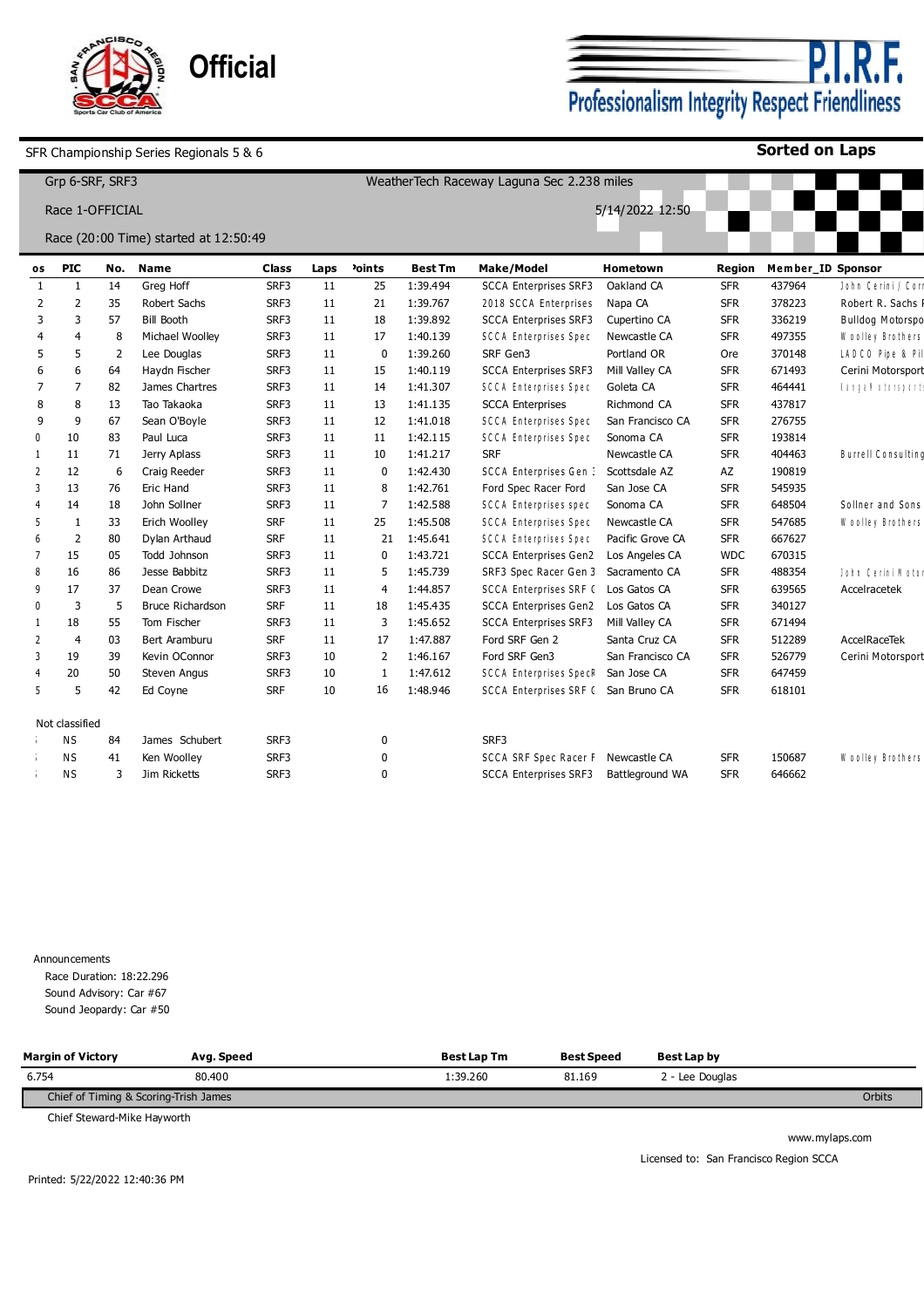

<u>P.I.R.F.</u> Professionalism Integrity Respect Friendliness

**Sorted on Laps**

|                |                 | Grp 7-SMT, SSM, SM |                                       |            |      |                |                | WeatherTech Raceway Laguna Sec 2.238 miles |                    |            |                   |                       |
|----------------|-----------------|--------------------|---------------------------------------|------------|------|----------------|----------------|--------------------------------------------|--------------------|------------|-------------------|-----------------------|
|                | Race 1-OFFICIAL |                    |                                       |            |      |                |                |                                            | 5/14/2022 14:35    |            |                   |                       |
|                |                 |                    | Race (20:00 Time) started at 14:36:08 |            |      |                |                |                                            |                    |            |                   |                       |
| Pos            | <b>PIC</b>      | No.                | Name                                  | Class      | Laps | nts            | <b>Best Tm</b> | Make/Model                                 | Hometown           | Region     | Member_ID Sponsor |                       |
| 1              | 1               | 75                 | Tim Weaver                            | <b>SM</b>  | 10   | 25             | 1:46.744       | Mazda miata                                | Carmel CA          | <b>SFR</b> | 285957            |                       |
| $\overline{2}$ | 1               | 35                 | Jared Higham                          | <b>SMT</b> | 10   | 25             | 1:47.114       | Mazda Miata                                | Danville CA        | <b>SFR</b> | 494437            |                       |
| 3              | $\overline{2}$  | 23                 | Tommy McCarthy                        | SM         | 10   | 21             | 1:46.700       | Mazda Miata                                | Mountain View CA   | <b>SFR</b> | 10581_3           |                       |
| $\overline{4}$ | 2               | 169                | Wa Huong                              | <b>SMT</b> | 10   | 21             | 1:47.761       | Mazda Miata                                | Union city ca      | <b>SFR</b> | 528626            | <b>MFA</b>            |
| 5              | $\overline{3}$  | 7                  | Greg Hoff                             | <b>SMT</b> | 10   | 18             | 1:47.737       | Mazda Miata                                | Oakland CA         | <b>SFR</b> | 437964            | Larry Oka Raci        |
| 6              | $\overline{4}$  | 2                  | Andres Prieto                         | <b>SMT</b> | 10   | 17             | 1:48.028       | Mazda Miata                                | Burlingame CA      | <b>SFR</b> | 549961            |                       |
| 7              | 5               | 49                 | Rob Fuller                            | <b>SMT</b> | 10   | 16             | 1:47.840       | Mazda Miata                                | San Jose CA        | <b>SFR</b> | 496932            | $1$ Car Garage        |
| 8              | 6               | 6                  | Joe Kou                               | <b>SMT</b> | 10   | 15             | 1:47.850       | Mazda Spec Miata                           | Walnut Creek CA    | <b>SFR</b> | 528297            | Competition Au        |
| 9              | $\overline{7}$  | 51                 | Eric Fulkerson                        | <b>SMT</b> | 10   | 14             | 1:48.190       | Mazda Miata                                | Walnut Creek CA    | <b>SFR</b> | 528732            | Muir Orthoped         |
| 10             | 8               | 40                 | Scott Smith                           | <b>SMT</b> | 10   | 13             | 1:48.568       | Mazda Spec Miata                           | San Jose CA        | <b>SFR</b> | 437643            | G-loc Brakes/         |
| 11             | 9               | 77                 | Derek Stewart                         | <b>SMT</b> | 10   | 12             | 1:48.374       | Mazda Miata                                | Colfax CA          | <b>SFR</b> | 496733            | Brake late racin      |
| 12             | 10              | 154                | David Covin                           | <b>SMT</b> | 10   | 11             | 1:48.498       | Mazda Miata                                |                    | <b>SFR</b> | 649280            |                       |
| 13             | 11              | 199                | Juan Graziosi                         | <b>SMT</b> | 10   | 10             | 1:48.553       | Mazda Miata                                | San Jose CA        | <b>SFR</b> | 520832            |                       |
| 14             | 12              | 89                 | kevin Carter                          | <b>SMT</b> | 10   | 9              | 1:48.851       | Mazda Miata                                | Elk Grove CA       | <b>SFR</b> | 437616            | Imports Unlimi        |
| 15             | 13              | 04                 | Mike LaBouff                          | SMT        | 10   | 8              | 1:49.193       | Mazda Miata                                | Los Gatos CA       | <b>SFR</b> | 428323            | RA Motorsports        |
| 16             | 14              | 36                 | Joseph Carl                           | <b>SMT</b> | 10   | 7              | 1:48.526       | Mazda Miata                                | Santa Cruz CA      | <b>SFR</b> | 402223            | Rusty's Repair        |
| 17             | 15              | 24                 | Jayceton laped                        | <b>SMT</b> | 10   | 6              | 1:49.147       | Mazda Miata                                | Daly City CA       | <b>SFR</b> | 355498            |                       |
| 18             | 16              | 39                 | Donald Ahn                            | SMT        | 10   | 5              | 1:48.721       | Mazda spec miata                           | San Rafael CA      | <b>SFR</b> | 529358            | AutoLogic/Spe         |
| 19             | 17              | 22                 | <b>Gregory Smoot</b>                  | <b>SMT</b> | 10   | $\overline{4}$ | 1:48.417       | Mazda MIATA                                | San Jose CA        | <b>SFR</b> | 287845            | Slant I Motorsp       |
| 20             | 18              | 168                | Peter Phung                           | <b>SMT</b> | 10   | $\overline{3}$ | 1:50.166       | Mazda Miata                                | Daly City CA       | <b>SFR</b> | 545337            | PHUNG Incorpo         |
| 21             | 19              | 99                 | Frank Zucchi                          | <b>SMT</b> | 10   | $\overline{2}$ | 1:50.128       | Mazda Miata                                | Oakdale CA         | <b>SFR</b> | 335337            | FZ Vapor Honir        |
| 22             | 20              | 144                | Phillip Holifield                     | <b>SMT</b> | 10   | $\mathbf{1}$   | 1:50.539       | Mazda Miata                                | Manteca CA         | <b>SFR</b> | 376090            |                       |
| 23             | 21              | 26                 | Scott Story                           | <b>SMT</b> | 10   | $\mathbf 0$    | 1:49.806       | Mazda Miata                                | El Dorado Hills CA | <b>SFR</b> | 624903            | Story Design a        |
| 24             | 22              | 27                 | Jared Korth                           | <b>SMT</b> | 10   | $\mathbf 0$    | 1:49.373       | Mazda Miata                                | Clovis CA          | <b>SFR</b> | 675789            |                       |
| 25             | 23              | 85                 | Scott Carter                          | <b>SMT</b> | 10   | $\mathbf{0}$   | 1:50.572       | Mazda Miata                                | Suisun City CA     | <b>SFR</b> | 177333            | Imports Unlimi        |
| 26             | $\mathbf{1}$    | 155                | Matthew Wyatt                         | <b>SSM</b> | 10   | 25             | 1:50.157       | Mazda Miata                                | San Francisco CA   | <b>SFR</b> | 647230            | Yang Chen Com         |
| 27             | 24              | 142                | John Paul Jose                        | <b>SMT</b> | 10   | $\mathbf 0$    | 1:51.061       | Mazda Miata                                | Soquel CA          | <b>SFR</b> | 644692            | Lesher Motorsp        |
| 28             | 25              | 121                | Chris Lee                             | <b>SMT</b> | 10   | $\Omega$       | 1:50.188       | Mazda miata                                | Pleasanton CA      | <b>SFR</b> | 533831            |                       |
| 29             | 26              | 11                 | Tim Wright                            | <b>SMT</b> | 10   | $\mathbf{0}$   | 1:48.762       | Mazda Miata                                | Piedmont CA        | <b>SFR</b> | 278776            | Larry Oka Raci        |
| 30             | 27              | 5                  | <b>Brian Cross</b>                    | <b>SMT</b> | 10   | $\Omega$       | 1:50.057       | Mazda Miata                                | San Francisco CA   | <b>SFR</b> | 438200            |                       |
| 31             | 28              | 10                 | Joseph Ysais                          | <b>SMT</b> | 10   | $\Omega$       | 1:51.962       | Mazda Miata                                | Sparks NV          | <b>SFR</b> | 379602            | <b>BEST PLUMBIN</b>   |
| 32             | 29              | 32                 | <b>Fabrice Gallez</b>                 | <b>SMT</b> | 10   | $\mathbf{0}$   | 1:51.932       | Mazda Spec Miata                           | Campbell CA        | <b>SFR</b> | 624531            |                       |
| 33             | 30              | 20                 | Kirk Williams                         | <b>SMT</b> | 10   | $\mathbf 0$    | 1:52.416       | Mazda Miata                                | Palo Alto CA       | <b>SFR</b> | 673105            |                       |
| 34             | $\overline{2}$  | 33                 | Douglas Alvis                         | <b>SSM</b> | 10   | 21             | 1:51.822       | Mazda Miata                                | Roseville CA       | <b>SFR</b> | 194182            | Cut 2D Creativ        |
| 35             | 31              | 02                 | Suzanne Cobos                         | <b>SMT</b> | 10   | $\mathbf{0}$   | 1:52.838       | Mazda Miata NB (spec)                      | REDWOOD CITY CA    | <b>SFR</b> | 616979            | Slant I Motorsp       |
| 36             | 32              | 114                | David Humphreys                       | <b>SMT</b> | 10   | $\mathbf 0$    | 1:53.279       | Mazda Miatta                               | <b>Buellton CA</b> | CSCC       | 647252            | $A + R$ a cin $q + H$ |
| 37             | $\overline{3}$  | 16                 | Steve Whitaker                        | <b>SSM</b> | 10   | 18             | 1:53.813       | Mazda Miata                                | Loomis CA          | <b>SFR</b> | 500463            | Larry Oka Raci        |
| 38             | 33              | 17                 | Max Fletcher                          | <b>SMT</b> | 10   | 0              | 1:54.480       | Mazda Miata                                | Los Gatos CA       | <b>SFR</b> | 667778            |                       |
|                |                 |                    |                                       |            |      |                |                |                                            |                    |            |                   |                       |

#### Announcements

Race Duration:17:54.690

Car #121-CSA-3 position penalty in Class-passing under double standing yellow-Per GCR 6.1.1.B

| <b>Margin of Victory</b>              | Avg. Speed | <b>Best Lap Tm</b> | <b>Best Speed</b> | Best Lap by         |  |  |  |  |
|---------------------------------------|------------|--------------------|-------------------|---------------------|--|--|--|--|
| 1.968                                 | 74.969     | 1:46.700           | 75.509            | 23 - Tommy McCarthy |  |  |  |  |
| Chief of Timing & Scoring-Trish James |            |                    |                   |                     |  |  |  |  |

Chief Steward-Mike Hayworth